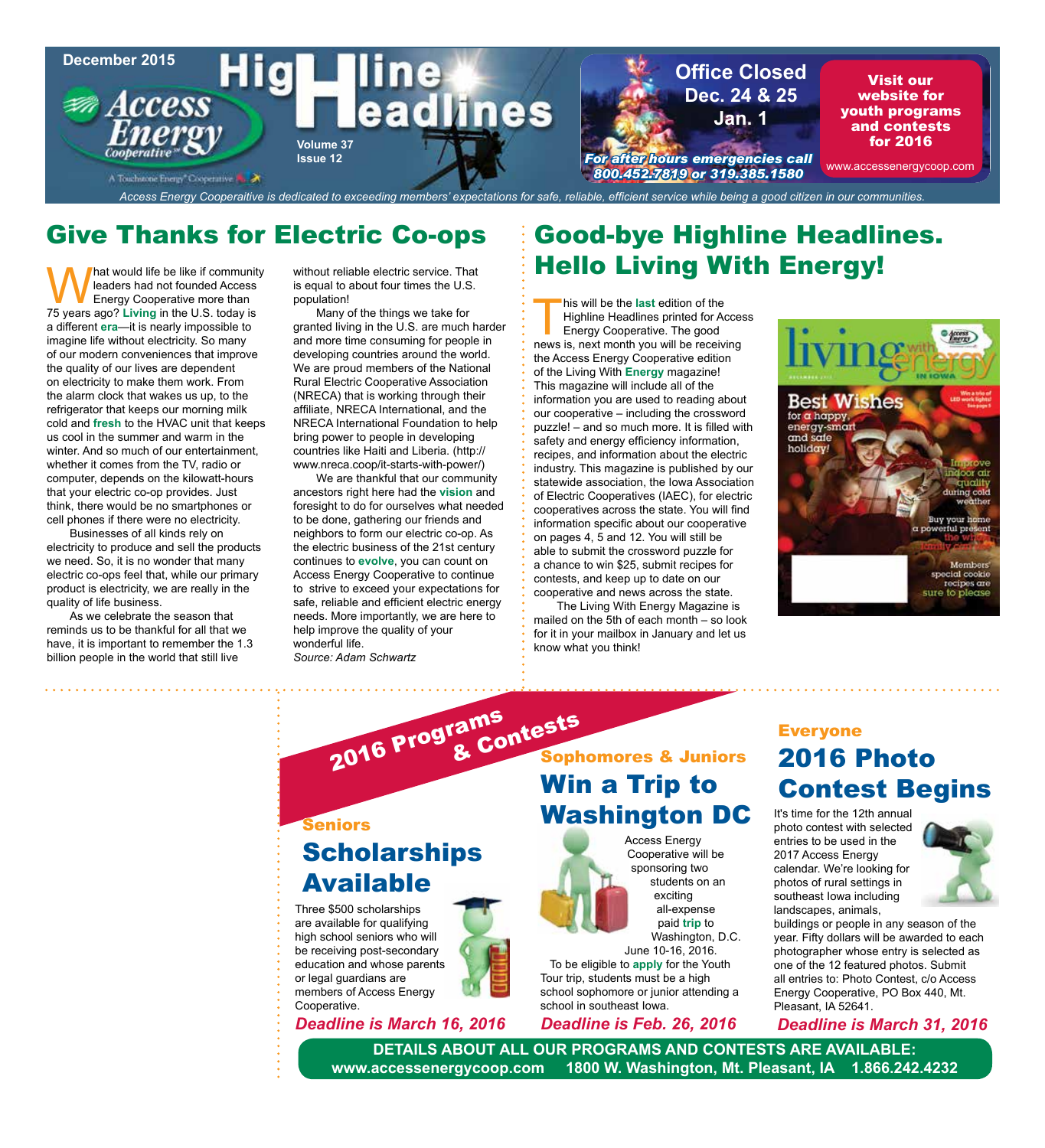#### **COOPERATIVE INFORMATION**

**Access Energy Cooperative** 1800 W. Washington St., P.O. Box 440 Mount Pleasant, Iowa 52641

**Phone:** 319.385.1577 or 866.242.4232 **Fax:** 319.385.6873

#### **Website:** www.accessenergycoop.com **Facebook:** facebook.com/AccessEnergyCoop **Twitter** twitter.com/AccessEnergyC **Email:** contactus@accessenergycoop.com

**Office Hours:** Monday-Friday7:30 a.m. to 4:00 p.m.

Payments can be placed in the dropbox under the flag pole.

Visa and Mastercard accepted.

#### **After Hours Emergencies call:** 319.385.1580 or 800.452.7819

**General Manager/CEO:** Robert Swindell **Editor:** Kimberly Brumbaugh **Assistant Editor:** Cherity Wibben **Officers and Directors:** Jerry Barker District 2 President Fred Hickenbottom District 1 Vice President Joseph Heckethorn District 1 Secretary Marvin Newton District 3<br>David Hollingsworth District 1 David Hollingsworth District 1 Director Larry White **District 2** Director<br>
Ronald Campbell **District 2** Director Langer Maria Presser<br>Ronald Campbell District 2 Director<br>Marvin Holtkamp District 3 Director Marvin Holtkamp District 3 Director Victor Pierrot District 3 Director

Highline Headlines is published by Access Energy Cooperative, 1800 West Washington Street, P.O. Box 440, Mount Pleasant, IA 52641, Phone: 319.385.1577 Highline Headlines (ISSN 1066-7989) is published monthly for \$6.53 per year, per member by Access Energy Cooperative, 1800 West Washington Street, P.O. Box 440, Mount Pleasant, IA 52641 and at additional offices. Periodical postage paid at Mount Pleasant, IA.

POSTMASTER: send address changes to HIGHLINE HEADLINES, P.O. Box 440, Mount Pleasant, IA 52641- 0440.

Copyright 2001, Access Energy Cooperative.

### Manager's Corner



### General Manager/CEO Robert Swindell

s I wrote last month, our rates<br>
will be going up on April 1, 2016.<br>
At the November Board meeting<br>
the Board annroved an overall increase will be going up on April 1, 2016. the Board approved an overall increase of 9.31% for non-industrial members. The increase will range from 10.48% for single phase customers to 7.3% for large power members requiring power between 200 to 5000 kilowatts. Including industrial members whose loads exceed 5000 kilowatts, the overall increase drops to 7.9%, with industrials receiving a 4.5% increase.

**COST OF SERVICE STUDY**

You are probably wondering why there is such a large spread in increase

between the different types of members. It is a result of the "Cost of Service Study" or COS. The COS is a detailed analysis of what it costs to provide electric service to different types of members, based on their load characteristics. One significant difference between industrial members and non-industrial members is the amount of plant required to provide service to them. By plant, I am referring to the poles, wire, transformers and other equipment required to meet your electric needs. We have over \$74,000,000 in plant to serve our 9000 non-industrial members, where we have less than a million dollars in plant to serve our industrial members. Industrial members also pay for 100% of the plant we use to serve them, so we don't incur any interest expenses on it. Our industrial members are served directly from Northeast Power's transmission network, so the amount of maintenance is small in comparison to the maintenance of the 74 million dollars of plant for the non-industrial members. Even between the different

non-industrial members there are different costs to serve. Once again, the difference in the cost to serve single phase, and commercial and large power members, is driven by the amount of plant required to serve different classes of members. Where the three phase network is allocated to all of the non-industrial class of members, all of the costs associated with the operating and maintenance of the single phase lines are paid for by our single phase accounts.

### The Complexities of EPA's Clean Power Plan

he Environmental Protection<br>
Agency's (EPA) regulation to limi<br>
greenhouse gas emissions from<br>
nower plants will have a big impact in Agency's (EPA) regulation to limit power plants will have a big impact in Iowa. Labeled the "Clean Power Plan," it aims to reduce nationwide carbon dioxide emissions from power plants by 32 percent below levels recorded in 2005.

Iowa's goal will be a 42% reduction. And Access Energy Cooperative, along with other electric cooperatives in Iowa, will work with other utilities in the state in partnership with the Iowa Association of Electric Cooperatives to achieve this reduction.

More than likely, power plants, especially those that use coal, will be forced to shut down before they have been fully paid for. In these situations, electric co-op members will have to continue paying for a power plant that no longer operates while also paying for electricity.

What does that mean for you, our members? Unfortunately, it probably will mean higher electricity bills.

But we're still crunching the numbers. The Clean Power Plan is an extremely complex and far-reaching regulation. In fact, it's probably the single most complex regulation co-ops have ever confronted.

The rule affects cooperatives and our members more than other sectors of the utility industry. This is because cooperatives are unique among utilities.

As you know, we are a not-for-profit organization that provides electricity to about 8000 member-owners across 10 counties in southeast Iowa. We don't have investors who can foot the bill for expensive new plants or equipment for which we haven't budgeted.

Access Energy Cooperative is more than just poles and lines. We look out for our members every day.

Co-ops do a lot more than provide electricity. We want to improve our communities. We offer scholarships to high school seniors, and an educational trip to Washington D.C. for two students each year. We offer educational programs on energy efficiency, **renew**able energy and electrical safety. We work closely with area economic development issues and projects. We help our small communities with projects they just do not have the equipment to **handle** themselves.

with the cooperative.

Sixty six percent of our lines are single phase, so you can quickly understand why our single phase rates are higher than the other rate classes. Our goal in setting rates is to recover the cost of operating the cooperative and to avoid one class of members subsidizing another. We will continue to share information on the rate increase with you in the coming months.

Thank You

Not only is this the last edition of HighLine Headlines, as we will start using Living with Energy in Iowa to keep you up to date on the happenings at Access Energy Cooperative, but this is also my last article with the cooperative. I am retiring at the end of December. I want to thank everyone for the support they have provided over my career. I have been blessed to have worked with people who are dedicated to doing their best to serve you, our members. I will always be thankful to Don Atwood, Max Hollander, Lynn Johnson, Jim Beckman, Loren Reif, Ralph Ruby, Frank Hasenclever, Dwight Krebill and Adrian Overberg, the Board of Directors that was willing to take a chance on a young engineer from Missouri to manage the cooperative. I ask that you give my successor, Kevin Wheeler, the same support you have given me over my time

We have this same concern for community when it comes to regulations and other policy changes that will increase the cost of electricity. Some folks may not notice an extra \$10 added to their bill, but many others are already struggling to get by.

The potential cost increase is why we've been so engaged on this issue. That's the root of our concern because we're ultimately concerned about our members.

We're keeping up the fight and working for legislative and legal solutions in partnership with co-ops from around the country. Our top concern remains providing you, our members, with safe, affordable and reliable electricity. *Source: Mark Hayes*

**Access Energy Cooperative crew work on replacing high pressure sodium lights with new efficient LED bulbs in the parking lot in front of the Mount Pleasant facility.**

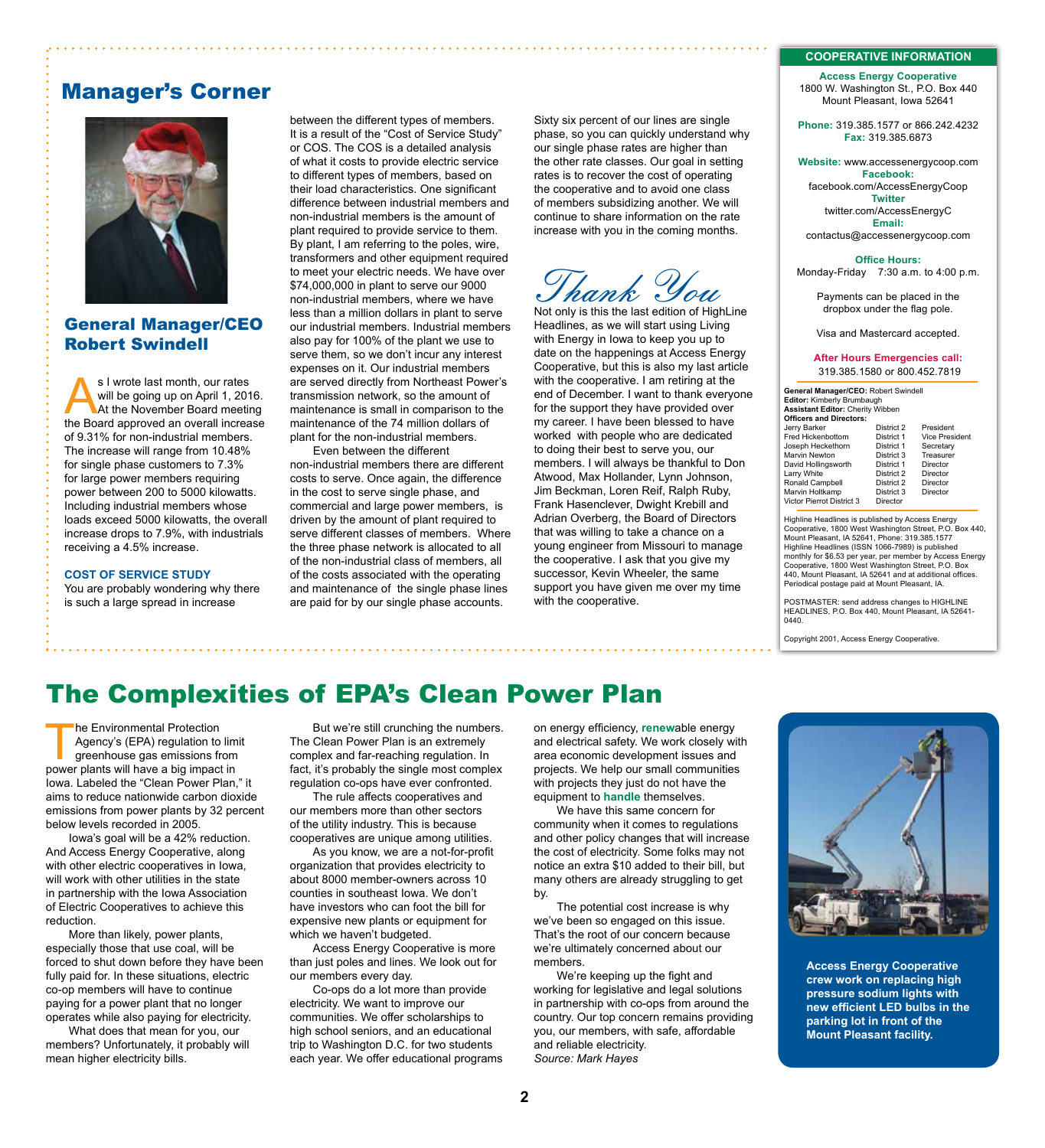# Cooking up Energy Savings

For many of us, the best holidays involve home-cooked meals and wonderful aromas<br>of turkey, stuffing and baked goods wafting throughout the **house**. It means a busy<br>kitchen and a bustling house full of family and friends. of turkey, stuffing and baked goods wafting throughout the **house**. It means a busy kitchen and a bustling house full of family and friends. If this rings true for you, despite the increased kitchen activity, you still have an opportunity to save energy during the holidays.

### **CUT CARBS (CARBON) PAINLESSLY**

In addition to being the "heart of your home," your kitchen could pump savings back into your wallet. According to the Department of Energy, cooking accounts for 4.5 percent of total energy use in U.S. homes. This number, combined with the energy use associated with refrigeration, dishwashing and hot water heating means that as much as 15 percent of the energy in the average American home is used in the kitchen. So, saving energy

15% of energy used in the average American home is in the kitchen.

here can have a significant impact on your household budget.

For example, when preparing side dishes, baked goods, soups and such, consider using small appliances like a **crock** pot, toaster oven, microwave or warming plate instead of your conventional oven or stovetop. These small appliances are a smart, energy-saving alternative, typically using about half the energy of a stove.

#### **SEAL IN EFFICIENCY**

When using your oven, don't peek! Opening the oven door can lower the temperature by as much as 25 degrees and causes your stove to work harder (consuming more energy) to return to the desired cooking temperature. If your recipe **calls** for baking the dish more than an hour, it is not necessary to preheat the oven. If your oven is electric, you can likely turn the oven off for the last five to ten minutes of cooking and allow the residual heat to complete the job. Clean burners and reflectors increase efficiency and offer better heating, so don't neglect this small but important task.

Just as keeping the oven door closed seals in efficiency and enables the stove to operate more economically, the same rules apply to the refrigerator and freezer. Keep the doors closed as much as possible so cold air doesn't escape. However, leaving the door open for a longer period of time while you load groceries or remove items you need is more efficient than opening and closing it several times.

If you are entertaining a large group, you may be able to give your furnace a brief holiday. When your oven is working hard and you have a house full of guests, the heat from the stove and the guests will keep your house comfortable, enabling you to turn down the thermostat.

#### **CLEAN UP WITH ENERGY SAVINGS**

When it's time to clean up, extend fellowship to the kitchen, and wash and dry dirty dishes by hand. This uses less energy than a dishwasher. However, don't leave the water running continuously, or you will waste energy. If you do use the dishwasher and rinse dishes before loading them, use cold water. Run the dishwasher with full loads only, and if possible, use the energy-saving cycle. Note that dishwashers that have overnight or air power dry settings can save up to 10 percent of your dishwashing energy costs.

By adapting these efficient practices in your kitchen, energy savings will be one more thing to be thankful for this holiday season.







*Levon Mullen and Eli Harscher, employees of Access Energy Cooperative, Mt. Pleasant, IA, attended the Overhead and Aerial Basket School at the AMEC Training Center on October 26-29 in Jefferson City. The course emphasized safe and efficient live line work practices and procedures to the class. Field instruction focused on the proper application of protective insulating equipment, live line tools and aerial devices utilized when installing and maintaining energized lines and equipment. AMEC and instructors from several of Missouri's electric cooperatives were assisted by Dick Miller, Marcal Ropes & Rigging Inc., during the school.*

### Tips for a Safe and Happy Holiday Season

The holidays are upon us. For many, that means more celebrations with friends and family, travel, decorations, cooking and shopping. Access Energy Cooperative want you to stay safe during the holidays, so here are a few ti family, travel, decorations, cooking and shopping. Access Energy Cooperative wants you to stay safe during the holidays, so here are a few tips to consider as you gear up

for the season.

#### **INSPECT YOUR SEASONAL ITEMS**

Take a few moments to carefully inspect all your holiday items to ensure everything is in safe, working order. A few things to look out for include:

- Brittle insulation on wires
- Rodent damage to wires
- Chafed or frayed wires, especially at stress points
- Worn switches with the potential to short circuit
- Corroded metal parts
- Broken legs, unstable bases and other tip-over hazards

### **EXTENSION CORDS ARE TEMPORARY**

They are designed for temporary use and should never be used as a permanent or long-term solution.

#### **NEVER DEFEAT SAFETY DEVICES**

There are reasons why some devices have fuses, some plugs have three prongs instead of two and one prong is wider than the other on two-prong outlets. When those safety features get in the way of your grand holiday décor plans, you might be tempted to tamper with or defeat those features. Don't do it! If your plugs won't fit together, that means they're not designed to work together. Rather than tampering with a safety feature, find a safe solution. **LOOK UP AND LIVE**

When working outside with a ladder, be mindful of the location of overhead power lines. Always **carry** your ladder so that it is parallel to the ground. Before placing your ladder in an upright position, look around to ensure you are a safe distance from any power lines. **BEWARE OF POWER LINES THROUGH TREES**

Over time, tree branches can grow around power lines running along the street and to your home. If those branches come in contact with power lines, they can become energized, too. If your holiday plans call for stringing lights through trees, this can create a safety hazard. If you notice tree limbs that are too close to electric lines, contact Access Energy Cooperative.

### **STAY AWAY FROM YOUR SERVICE CONNECTION**

The overhead wire bringing power from the **utility** pole to your house is dangerous. You should treat this line the same way you'd treat any other power line on our system. Maintain a safe distance – even if that means a small **gap** in the perfect gingerbread house outline of lights. If you must perform work close to your service entrance, contact Access Energy Cooperative, and we can send out a crew to temporarily wrap the wires in a protective shroud.

### **READ THE FINE PRINT**

If you take a few minutes to read and understand the specifications and limitations of your lights and other electrified holiday decorations, you can save yourself a great deal of work and frustration in the long run. For example, the **tag** at the end of an extension cord will tell you if it's rated for outdoor use, whether it will remain flexible in cold temperatures and how much energy it can safely handle. Similarly, holiday lights will tell you how many strings can be safely linked together.

### **DON'T FORGET ABOUT THE KIDS…AND PETS**

If you have small children, you've probably spent a great deal of time making sure every square inch of your home is childproof and pet proofed. But sometimes the joy of celebrating the holidays makes us a little less vigilant about electrical safety. Make sure your holiday décor receives the same level of safety scrutiny you apply to all of the permanent items in your home.

### Tell Us What You Think

Our tri-annual survey of membership will start toward the end of this month and continue through early January. You may get a phone call with some detailed questions about what you think about Access Energy Cooperative.

We greatly appreciate your aprticipation in telling us how we are doing and if there are ways we can improve on exceeding your expectations for safe, reliable, efficient service.